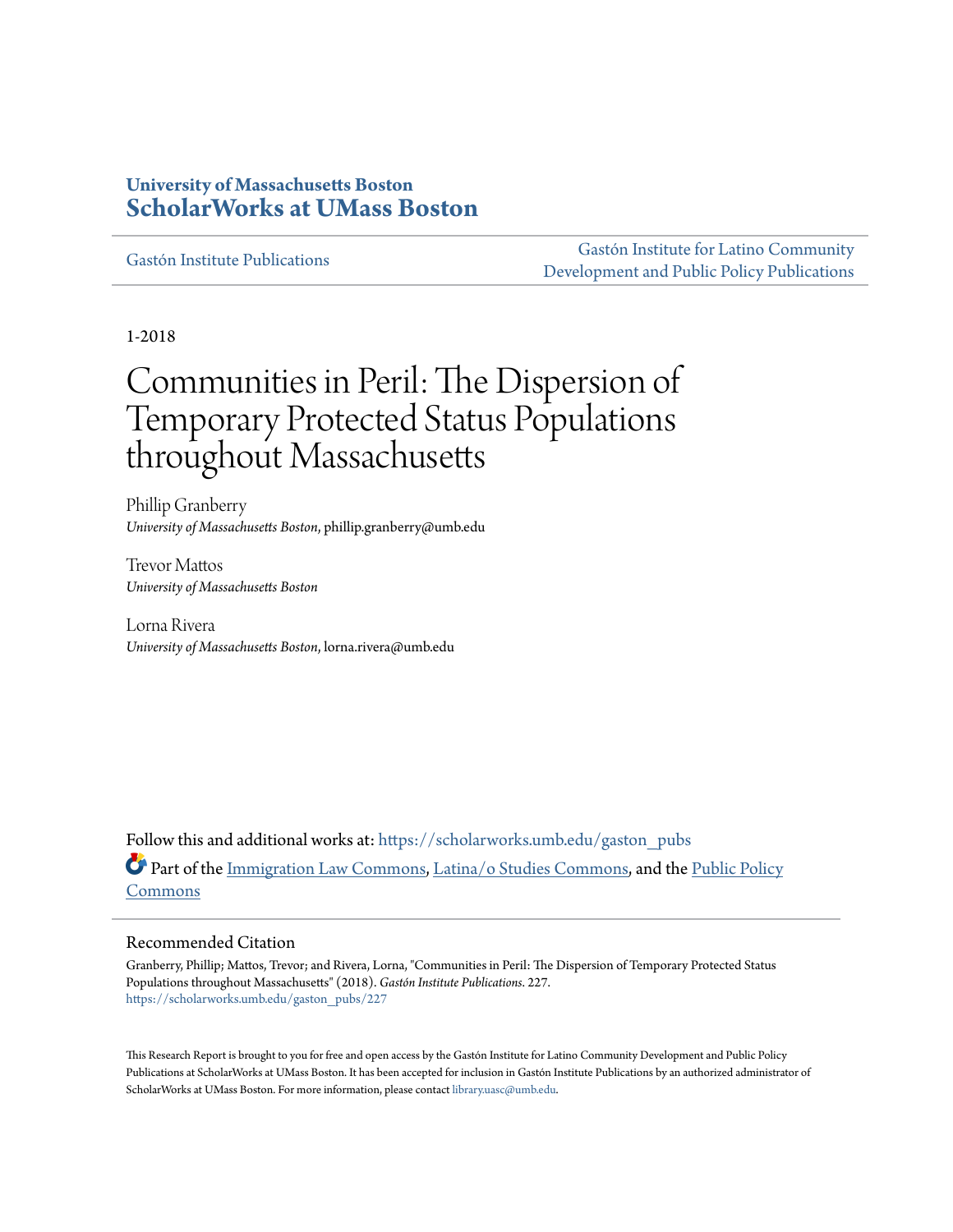Communities in Peril: The Dispersion of Temporary Protected Status Populations throughout Massachusetts

by Phillip Granberry, PhD, Trevor Mattos, and Lorna Rivera, PhD

January, 2018

THE MAURICIO GASTÓN INSTITUTE FOR LATINO COMMUNITY DEVELOPMENT AND PUBLIC POLICY

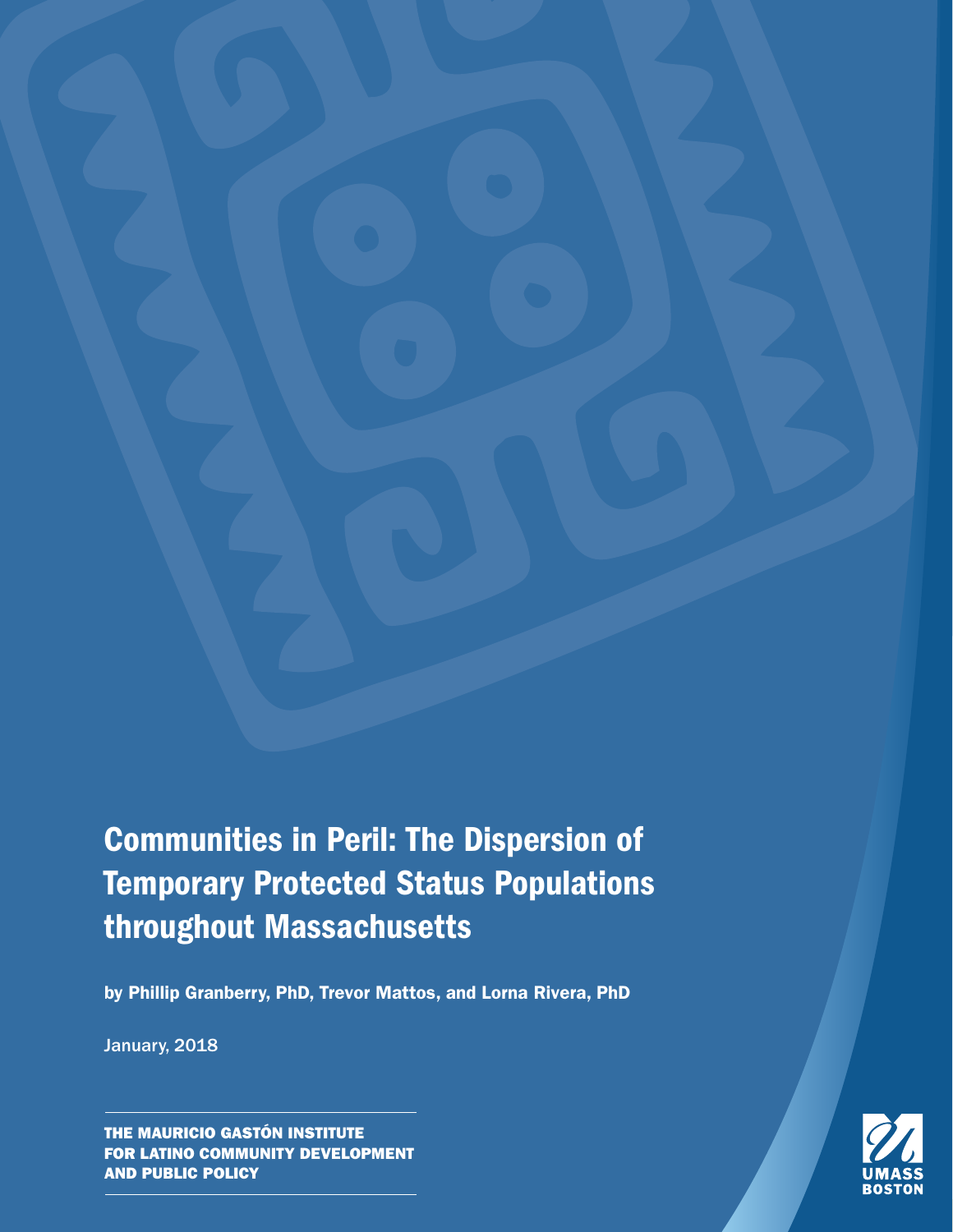# Communities in Peril: The Dispersion of Temporary Protected Status Populations throughout Massachusetts

## Introduction

Massachusetts is estimated to have over 12,000 residents with Temporary Protected Status (TPS).<sup>1</sup> TPS is a non-immigrant status granted when a country's nationals in the United States cannot return safely or, in certain circumstances, when the country is unable to handle the return of its nationals adequately.2 This legal status was instituted as part of the 1990 Immigration Act, which was sponsored by Senator Edward M. Kennedy and signed into law by President George H. W. Bush. TPS beneficiaries are not removable from the United States, can obtain an employment authorization document (EAD), and may be granted travel authorization.3

Recently the Trump administration has decided to terminate the Temporary Protected Status (TPS) designation for Nicaragua, Haiti, and El Salvador with effective date, respectively, of January, July, and September of 2019. Honduras may well be next. It is urgent to understand the impact that such decisions will have, not only on the daily lives of immigrant communities but also on the regions and towns where these immigrants have settled. In this report, we aim to begin this conversation by estimating the number of foreign nationals whose lives face profound disruption when their TPS is terminated.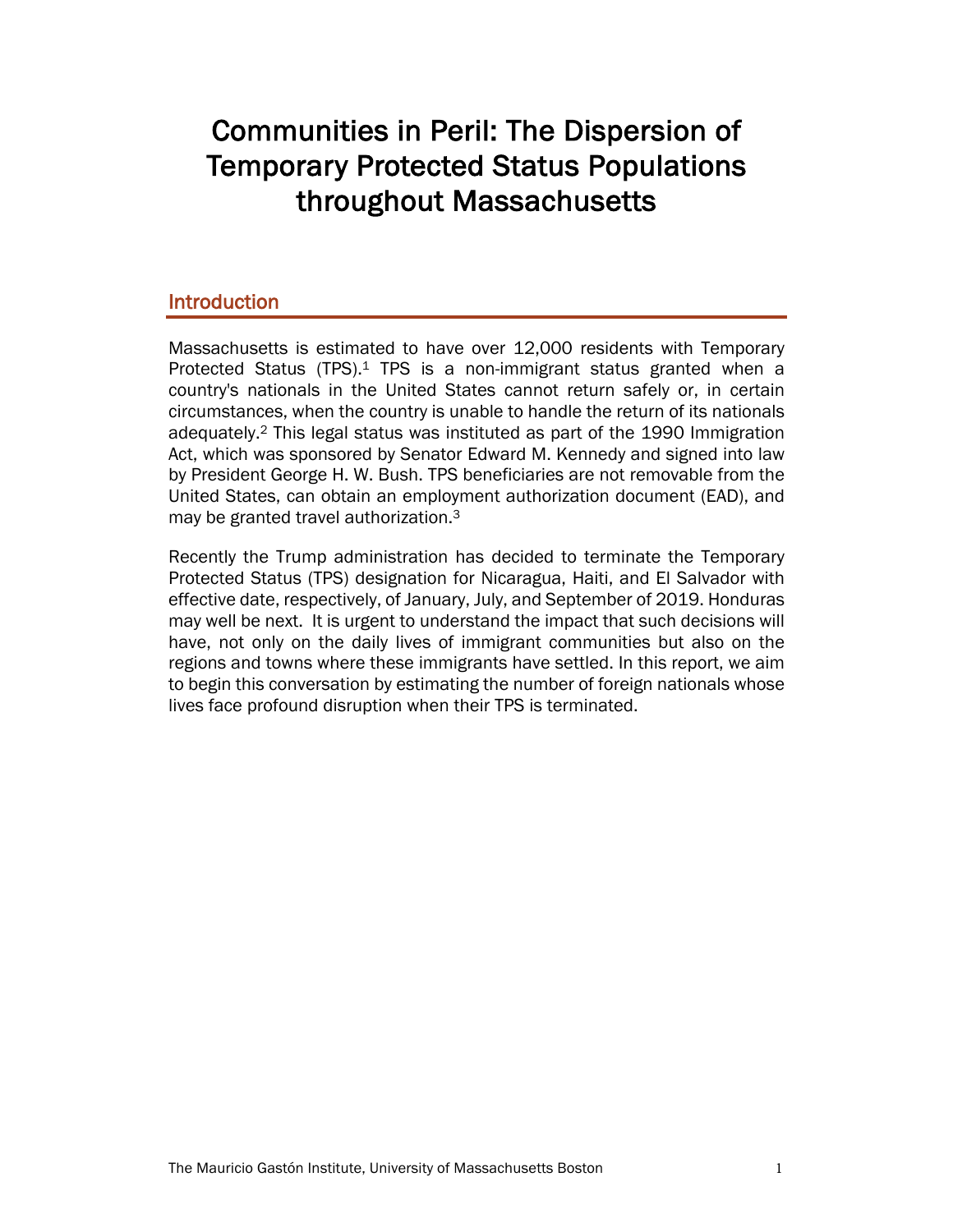# Methodology

Since the inception of TPS, residents from 19 countries have been, at one time or another, granted TPS. As of December 2017, the number is 10 (see Table 1). The Congressional Research Service (CRS) provided an approximate number of individuals from TPS countries as of October 12, 2017.4 The Massachusetts estimates are from the Massachusetts Immigrant and Refugee Advocacy Coalition (MIRA Coalition).5

| <b>Country</b>  | Designation<br>Year | <b>Expiration Date</b> | <b>Expected</b><br>Registrants | <b>Individuals</b><br>with TPS | <b>MIRA Estimates</b><br>for<br><b>Massachusetts</b> |
|-----------------|---------------------|------------------------|--------------------------------|--------------------------------|------------------------------------------------------|
| El Salvador     | 2001                | March 9, 2018          | 195,000                        | 262,528                        | 6,058                                                |
| <b>Honduras</b> | 1999                | Jan. 5, 2018           | 57,000                         | 86,031                         | 834                                                  |
| Haiti           | 2010                | Jan. 22, 2018          | 46,000                         | 58,557                         | 4,735                                                |
| Nepal           | 2015                | June 24, 2018          | 8,950                          | 14,791                         | 513                                                  |
| Syria           | 2012                | March 31, 2018         | 5,800                          | 6,916                          | 153                                                  |
| Nicaragua       | 1999                | Jan. 5, 2018           | 2,550                          | 5,306                          | 17                                                   |
| Yemen           | 2017                | Sept. 3, 2018          | 1,000                          | 1,116                          | 10                                                   |
| Sudan           | 1997                | Nov. 2, 2018           | 450                            | 1,048                          | 3                                                    |
| Somalia         | 1991                | Sept. 17, 2018         | 250                            | 499                            | $\mathbf{1}$                                         |
| South Sudan     | 2011                | May 2, 2019            | 70                             | 77                             | $\overline{2}$                                       |
| Total           |                     |                        | 317,070                        | 436,869                        | 12,326                                               |

|  |  |  | Figure 1: TPS Populations for the United States and for Massachusetts |
|--|--|--|-----------------------------------------------------------------------|
|--|--|--|-----------------------------------------------------------------------|

The CRS provided estimates of TPS population by country. They report an estimate of expected registrants and individuals with TPS. Expectant registrants and individuals with TPS differ. The estimates of expected registrants are from the most recent Federal Register notices for each country. These data represent the number of individuals who registered during the previous registration period. Individuals with TPS are from data provided to CRS by United States Citizenship and Immigration Services (USCIS). These data include some individuals who have adjusted to another status and may include individuals who have left the country or died.6

The CSR does not provide TPS estimates for Massachusetts. However, the Center for American Progress estimates that a total of 9,800 TPS residents in Massachusetts come from either El Salvador (5,000), Haiti (2,700), or Honduras (2,100).7 The Center for Migration Studies also estimates that 5,000 Salvadorans in Massachusetts have TPS, but provides no estimates for Haitians and Hondurans.<sup>8</sup>

We use Massachusetts estimates of TPS provided by Senator Edward Markey and reported by the MIRA Coalition. In November 2017, Senator Markey's office requested that the USICS provide TPS estimates for Massachusetts. These data as reported by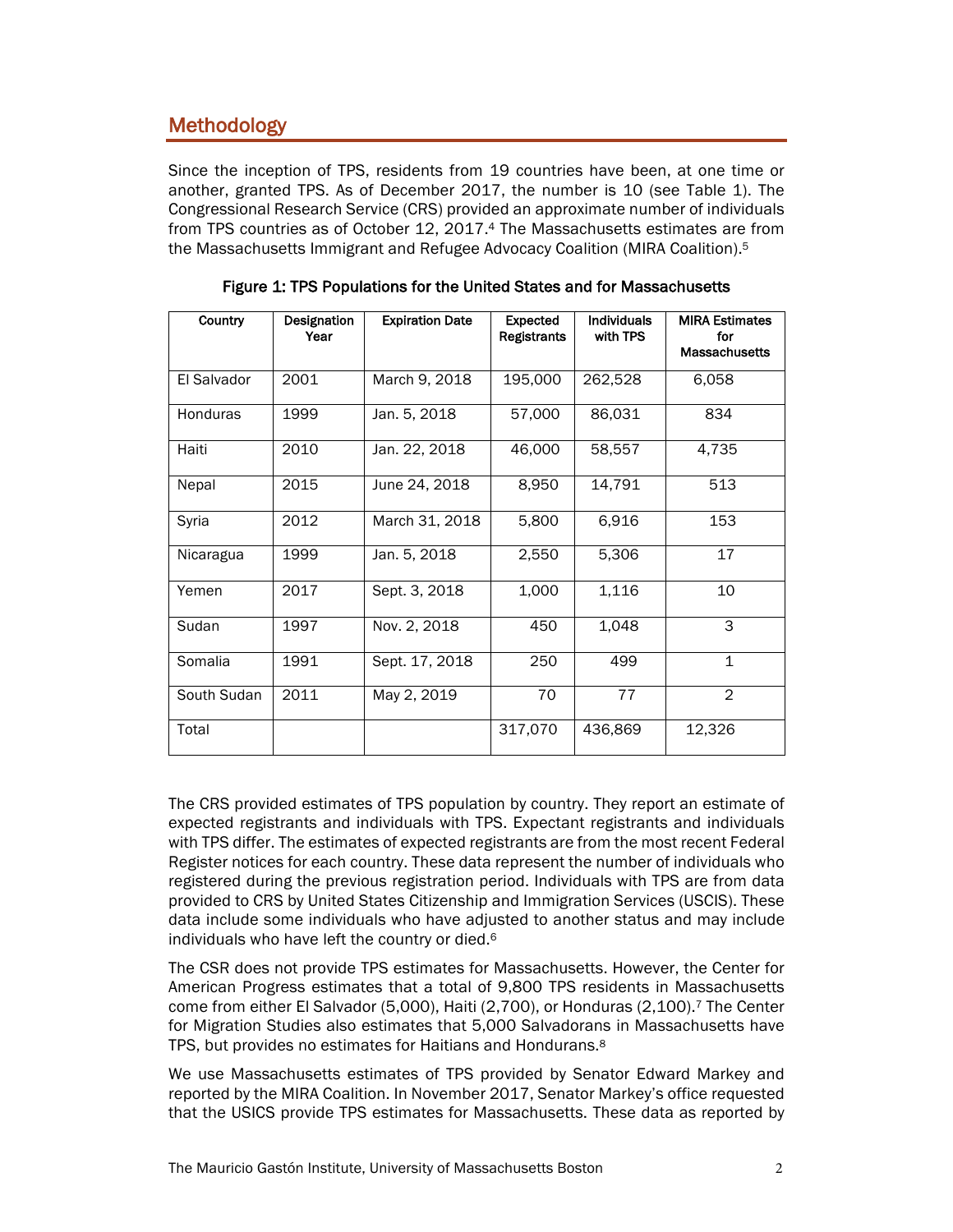the MIRA Coalition total 12,326 including 6,058 recipients from El Salvador, 4,735 from Haiti, and 834 from Honduras.9

Using 2011-2015 data from the American Community Survey (ACS), we estimate the location of TPS residents in Massachusetts for Salvadorans, Haitians, and Hondurans. (The remaining seven countries covered by TPS do not have a large enough population in the Commonwealth to generate estimates of people with TPS by cities or towns.) . In order to estimate the TPS population of these three populations in various cities and towns across Massachusetts, we develop TPS rates for each population equal to the proportion of MIRA estimates for Massachusetts to the potential TPS estimates we generate using 2011-2015 ACS data. For example, we estimate that there are 6,260 Honduran noncitizens who could potentially qualify for TPS in Massachusetts. MIRA reports that there are 834 Hondurans with TPS in the commonwealth, giving a TPS rate of 13 percent. We use this procedure to develop TPS estimates for each major group in Massachusetts by city or town specified here below. The ACS data use a geographic area of a Public Use Microdata Area (PUMA). A PUMA does not always match the exact city or town boundary, but we use 1-year ACS data that have too large of a margin of error to use in this analysis to identify the city or town within the PUMA that has a TPS population. For example, we identify Hondurans as residing in Lynn with 1-year ACS data, even though the PUMA we use has a larger geographic boundary than the city of Lynn.

#### Dispersion Estimates

The largest TPS group in Massachusetts is the Salvadoran population, which is primarily located in Boston; other Suffolk County cities, namely Chelsea, Revere, and, Winthrop; and in Middlesex County in Somerville and Everett. PUMA boundaries reveal that Salvadorans in Boston with TPS are most likely to reside in East Boston. Additional Salvadoran TPS communities are located in areas north and west of Boston, with estimates of 357 Salvadorans with TPS in Lynn, 268 in Framingham, and 126 in Worcester (see Table 2).

Table 2: Massachusetts Salvadoran TPS

| Population                                                         |                           |  |
|--------------------------------------------------------------------|---------------------------|--|
|                                                                    | <b>TPS</b>                |  |
| City                                                               | Population                |  |
| Boston<br>Chelsea, Winthrop,                                       | 1,887                     |  |
| Revere                                                             | 1,413                     |  |
| Somerville & Everett                                               | 883                       |  |
| Lynn                                                               | 357                       |  |
| Framingham                                                         | 268                       |  |
| Worcester                                                          | 126                       |  |
| Other City or Town                                                 | 1,125                     |  |
| Total                                                              | 6,058                     |  |
| $A \cap C$ , $D I I R A C$ , $E \cup \{x, y\}$ , $E \cup \{y, z\}$ | $\sim$ $\sim$ $\sim$<br>. |  |

#### *ACS PUMS 5-year Estimates, 2011-2015*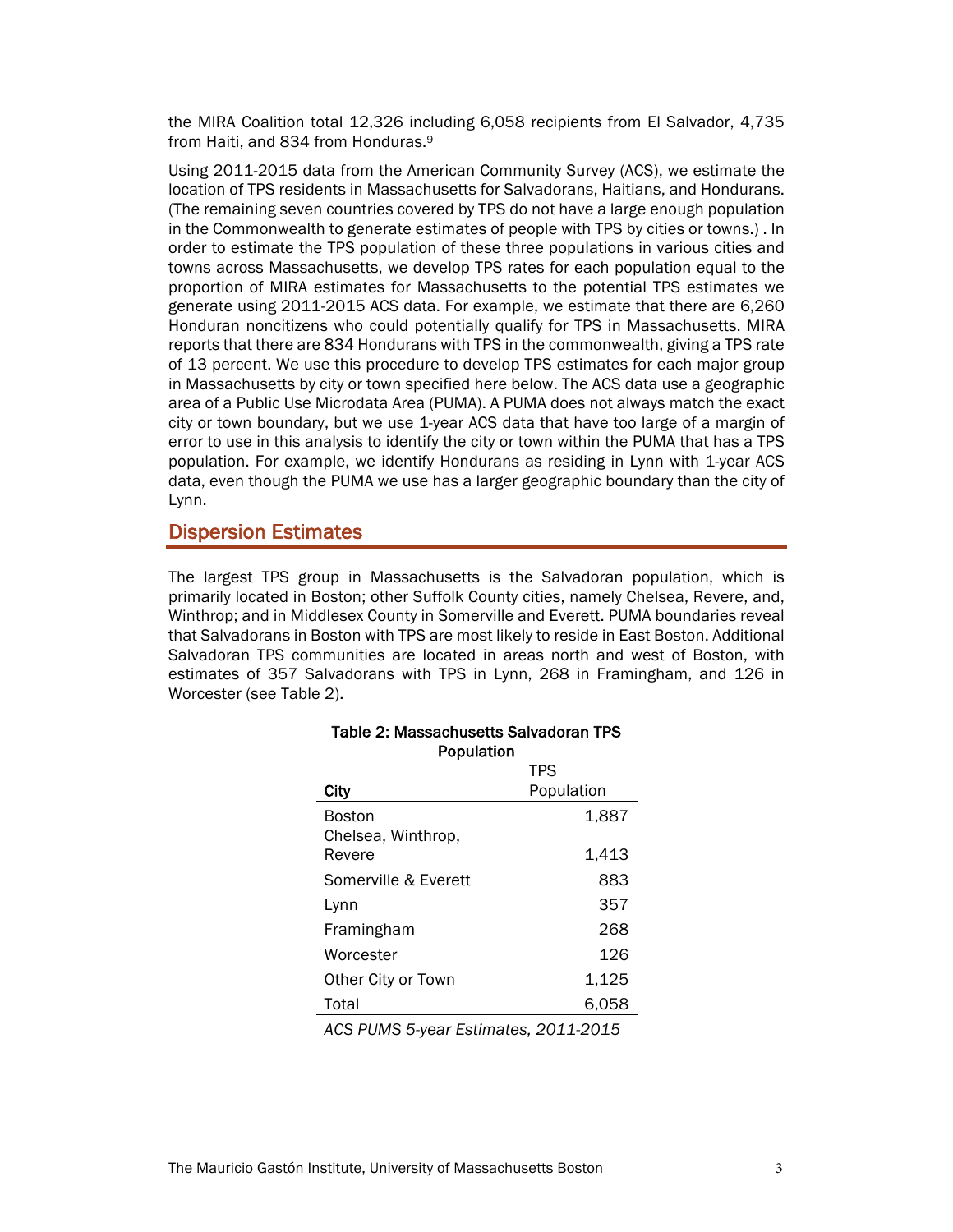The population of Haitians with TPS is most concentrated in Boston. PUMA boundaries reveal that Haitians in Boston with TPS are most likely to reside in Roxbury, Mattapan, Hyde Park, and Dorchester. The next largest Haitian TPS groups are found in Brockton and in the Greater Boston cities of Malden, Medford, Somerville, and Everett. There is also a noteworthy group of Haitians with TPS in Randolph (see Table3).

| Table 3: Massachusetts Haitian TPS<br>Population |            |  |  |  |
|--------------------------------------------------|------------|--|--|--|
|                                                  | <b>TPS</b> |  |  |  |
| City                                             | Population |  |  |  |
| Boston                                           | 1,631      |  |  |  |
| Brockton                                         | 692        |  |  |  |
| Malden & Medford                                 | 536        |  |  |  |
| Somerville & Everett                             | 397        |  |  |  |
| Randolph                                         | 276        |  |  |  |
| Other Cities or Towns                            | 1,204      |  |  |  |
| Total                                            | 4,735      |  |  |  |
| ACS PUMS 5-year Estimates, 2011-                 |            |  |  |  |
| 2015                                             |            |  |  |  |

The third largest TPS population in Massachusetts consists of Hondurans. Most Honduran TPS individuals reside in Suffolk County and are more likely to live in Chelsea, Revere, or Winthrop than in the city of Boston. Three other cities have noteworthy Honduran TPS communities: Lynn with 48, New Bedford with 46, and Framingham with 44.

| Population         |            |  |  |
|--------------------|------------|--|--|
|                    | <b>TPS</b> |  |  |
| City               | Population |  |  |
| Chelsea, Revere,   |            |  |  |
| Winthrop           | 407        |  |  |
| Boston             | 130        |  |  |
| Lynn               | 48         |  |  |
| New Bedford        | 46         |  |  |
| Framingham         | 44         |  |  |
| Other City or Town | 159        |  |  |
| Total              | 834        |  |  |
|                    |            |  |  |

# Table 4: Massachusetts Honduran TPS

*ACS PUMS 5-year Estimates, 2011-2015*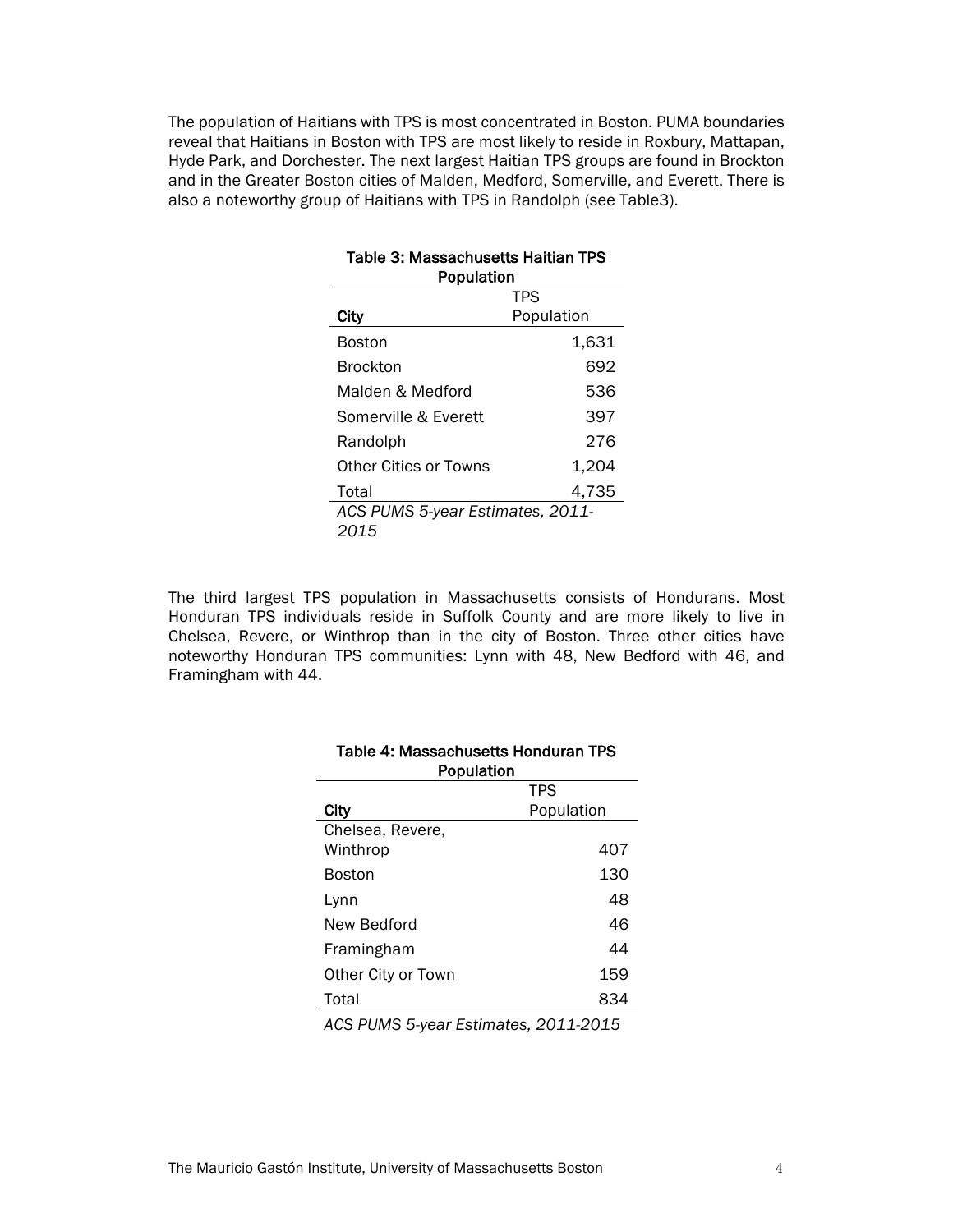## **Conclusion**

In 1967 the United Nations established a "Protocol Relating to the Status of Refugees," in which member states agreed that refugees should not be returned to a country where their life or freedom will be at jeopardy. Today, well over 10,000 people in Massachusetts are TPS holders from El Salvador, Honduras, and Haiti, threatened with being returned to poverty and violence in countries they fled in the past. Further, over 5,300 children in the Commonwealth - American citizens who were born here have parents who could soon be expelled from the country. What will be the impact on the futures of thousands of children when their parents are deported and families are torn apart? What will be the negative impact on the state's workforce and on the economic development of local communities that have high numbers of TPS individuals? What will be the impact worldwide when the United States demonstrates contempt for the human rights of refugees?

Those opposed to continuing TPS argue that TPS encourages illegal immigration to the United States, but TPS refugees are in this country with formal authorization from the government. They are productive workers who contribute billions to the U.S. economy and have raised thousands of children who are U.S. citizens. Some groups such as Salvadorans have had TPS for almost twenty years, so what would be the impact of ending TPS for these immigrant families and their local communities? Indeed, the U.S. government's military interventions in Central America during the 1980s destabilized the region to the point that today there is still ongoing violence and political unrest in El Salvador, Honduras, and Nicaragua. For these reasons, an alternative legislative solution is urgently needed to prevent endangering the lives of TPS individuals when they are deported and forced to return to unsafe conditions in their native countries. We believe the U.S. government should provide a pathway for legal permanent residency for TPS individuals. Legislative action is needed to protect these long-term residents of the United States. One proposed remedy is the ASPIRE Act, H.R. 4384, that would let every person covered by TPS on January 1, 2017, apply for permanent residency. This bill, sponsored by Rep. Yvette Clark [D-NY-9], has been referred on  $12/13/2017$  to the Subcommittee on Immigration and Border Security.<sup>10</sup>

<sup>1</sup> MIRA Coalition (2017).Temporary Protected Status (TPS): An overview. Retrieved from https://www.miracoalition.org/images/Documents/TPS-factsheet-Nov92017.pdf (Accessed December 15, 2017)

<sup>2</sup> United States Citizenship and Immigration Services www.uscis.gov  $3$  Ibid.

<sup>4</sup> Wilson, Jill, (2017). Temporary Protected Service: An Overview and Current Issues. Congressional Research Service, Washington D.C.

<sup>5</sup> MIRA Coalition (2017). Op. Cit.

<sup>6</sup> Wilson, Jill, (2017). Op. Cit.

<sup>7</sup> Center for American Progress. (2017). TPS Holders in Massachusetts. Retrieved from https://cdn.americanprogress.org/content/uploads/2017/10/19130146/101717\_TPSFact sheet-MA.pdf (Accessed on December 15, 2017)

<sup>8</sup> Warren, R. & Kerwin, D. (2017). A Statistical and Demographic Profile of the US Temporary Protected Status Populations from El Salvador, Honduras, and Haiti. Journal of Migration and Human Study, 5(3), 577-592.

<sup>&</sup>lt;sup>9</sup> MIRA Coalition (2017). Op. Cit.

<sup>10</sup> H.R.4384 - ASPIRE-TPS Act of 2017 https://www.congress.gov/bill/115th-congress/housebill/4384/text)